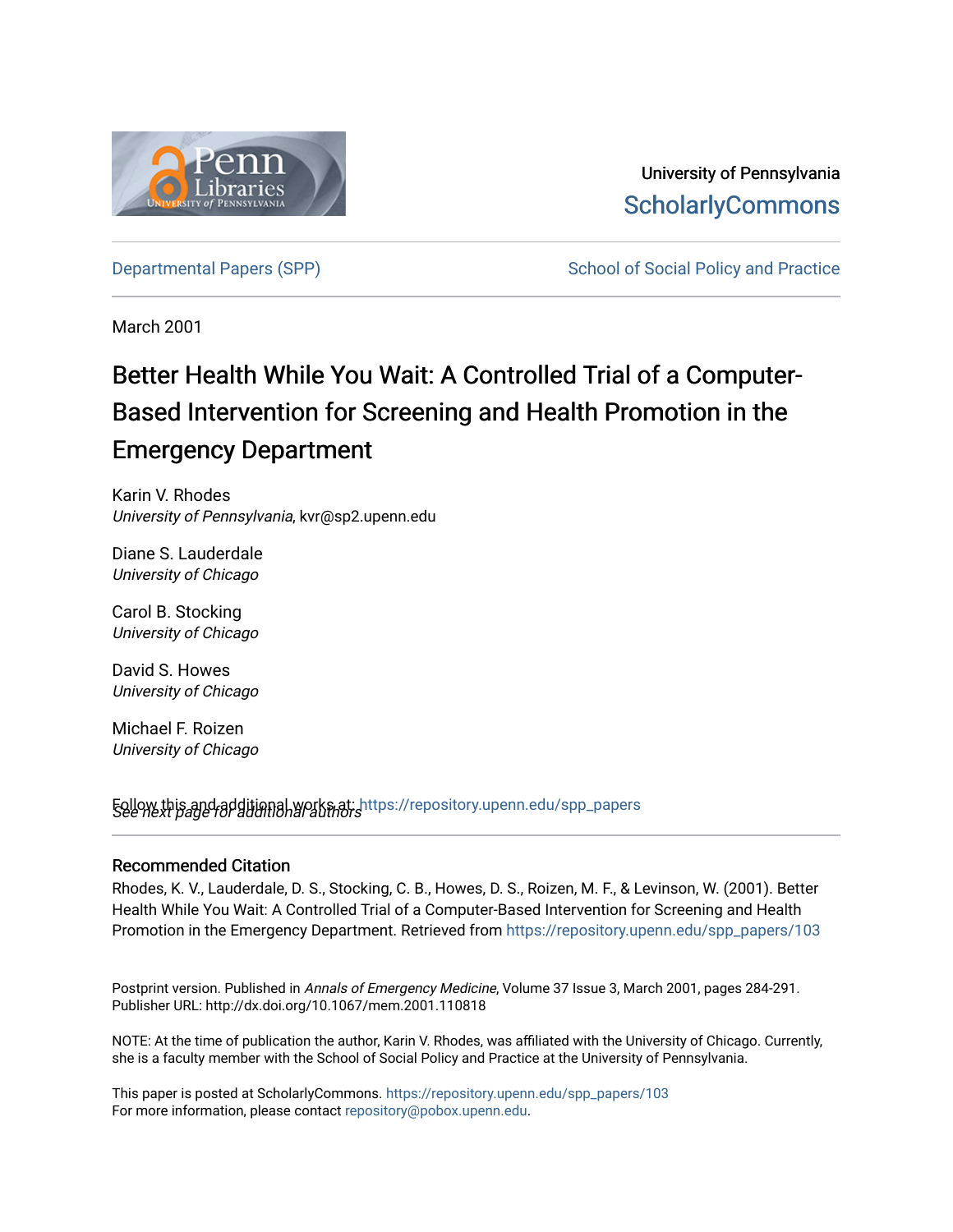# Better Health While You Wait: A Controlled Trial of a Computer-Based Intervention for Screening and Health Promotion in the Emergency Department

# **Abstract**

Study objective: We evaluate a computer-based intervention for screening and health promotion in the emergency department and determine its effect on patient recall of health advice.

Methods: This controlled clinical trial, with alternating assignment of patients to a computer intervention (prevention group) or usual care, was conducted in a university hospital ED. The study group consisted of 542 adult patients with nonurgent conditions. The study intervention was a self-administered computer survey generating individualized health information. Outcome measures were (1) patient willingness to take a computerized health risk assessment, (2) disclosure of behavioral risk factors, (3) requests for health information, and (4) remembered health advice.

Results: Eighty-nine percent (470/542) of eligible patients participated. Ninety percent were black. Eightyfive percent (210/248) of patients in the prevention group disclosed 1 or more major behavioral risk factors including current smoking (79/248; 32%), untreated hypertension (28/248; 13%), problem drinking (46/248; 19%), use of street drugs (33/248; 13%), major depression (87/248; 35%), unsafe sexual behavior (84/248; 33%), and several other injury-prone behaviors. Ninety-five percent of patients in the prevention group requested health information. On follow-up at 1 week, 62% (133/216) of the prevention group patients compared with 27% (48/180) of the control subjects remembered receiving advice on what they could do to improve their health (relative risk 2.3, 95% confidence interval 1.77 to 3.01).

Conclusion: Using a self-administered computer-based health risk assessment, the majority of patients in our urban ED disclosed important health risks and requested information. They were more likely than a control group to remember receiving advice on what they could do to improve their health. Computer methodology may enable physicians to use patient waiting time for health promotion and to target at-risk patients for specific interventions.

## **Comments**

Postprint version. Published in Annals of Emergency Medicine, Volume 37 Issue 3, March 2001, pages 284-291. Publisher URL: http://dx.doi.org/10.1067/mem.2001.110818

NOTE: At the time of publication the author, Karin V. Rhodes, was affiliated with the University of Chicago. Currently, she is a faculty member with the School of Social Policy and Practice at the University of Pennsylvania.

# Author(s)

Karin V. Rhodes, Diane S. Lauderdale, Carol B. Stocking, David S. Howes, Michael F. Roizen, and Wendy Levinson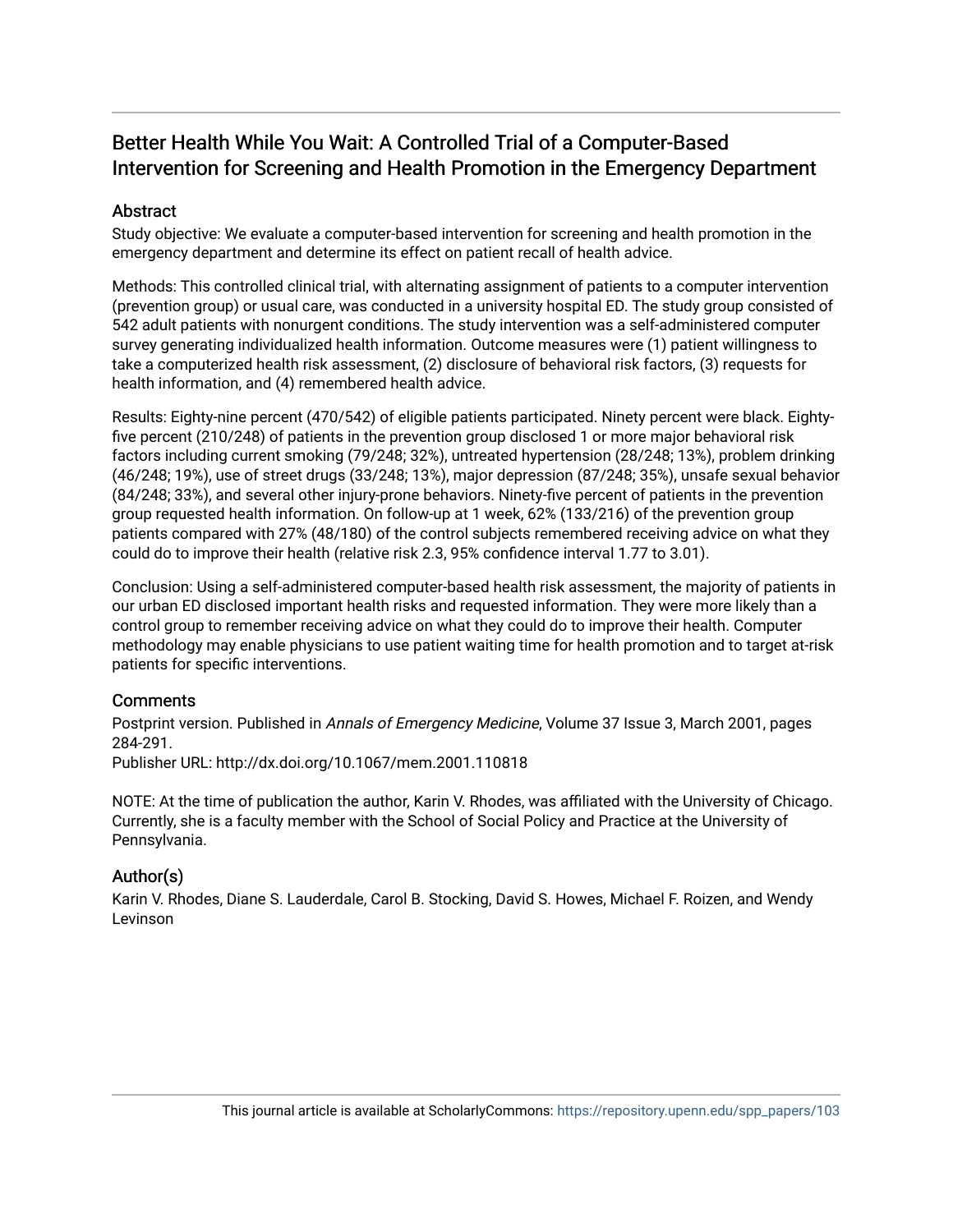# Better Health While You Wait: A Controlled Trial of a Computer-Based Intervention for Screening and Health Promotion in the Emergency Department

*From the Robert Wood Johnson Clinical Scholars Program\* ; Health Studies Department‡ ; McLean Center for Medical Ethics§; Sections of Emergency Medicine*II *and General Internal Medicine,¶ Department of Medicine; and the Department of Anesthesia and Critical Care,# University of Chicago, Chicago, IL.*

*Received for publication February 17, 2000. Revision received May 19, 2000. Accepted for publication June 27, 2000.*

*Supported by a grant from The Chicago Community Trust (No. 6-35467), the Robert Wood Johnson Clinical Scholars Program, and the University of Chicago Section of Emergency Medicine, Department of Medicine. Technical and computer program development support was provided by The Clinical Practice Enhancement and Anesthesia Research Foundation at the University of Chicago. The University of Chicago and 2 other universities have jointly licensed their rights in HealthQuiz to a nonprofit foundation. If this process is made financially viable, physicians at the University of Chicago Department of Anesthesia and Critical Care may benefit by support of their research. HealthQuiz is currently available free on the Internet at www.healthquiz.com.*

*The primary investigator on the project, Karin Rhodes, MD, is an emergency physician currently supported by the Robert Wood Johnson Foundation as a first-year fellow in the Clinical Scholars Program at the University of Chicago.*

*Address for reprints: Karin Rhodes, MD, University of Chicago, Robert Wood Johnson Clinical Scholars Program, 5841 S Maryland Avenue, MC 2007, B234, Chicago, IL 60637;*

**Karin V. Rhodes, MD\* Diane S. Lauderdale, PhD‡ Carol B. Stocking, PhD§ David S. Howes, MDII Michael F. Roizen, MD# Wendy Levinson, MD¶**

*773-834-4094, fax 773-702-1295; E-mail krhodes@medicine.bsd. uchicago.edu.*

**Study objective:** We evaluate a computer-based intervention for screening and health promotion in the emergency department and determine its effect on patient recall of health advice.

**Methods:** This controlled clinical trial, with alternating assignment of patients to a computer intervention (prevention group) or usual care, was conducted in a university hospital ED. The study group consisted of 542 adult patients with nonurgent conditions. The study intervention was a self-administered computer survey generating individualized health information. Outcome measures were (1) patient willingness to take a computerized health risk assessment, (2) disclosure of behavioral risk factors, (3) requests for health information, and (4) remembered health advice.

**Results:** Eighty-nine percent (470/542) of eligible patients participated. Ninety percent were black. Eighty-five percent (210/248) of patients in the prevention group disclosed 1 or more major behavioral risk factors including current smoking (79/248; 32%), untreated hypertension (28/248; 13%), problem drinking (46/248; 19%), use of street drugs (33/248; 13%), major depression (87/248; 35%), unsafe sexual behavior (84/248; 33%), and several other injury-prone behaviors. Ninety-five percent of patients in the prevention group requested health information. On follow-up at 1 week, 62% (133/216) of the prevention group patients compared with 27% (48/180) of the control subjects remembered receiving advice on what they could do to improve their health (relative risk 2.3, 95% confidence interval 1.77 to 3.01).

**Conclusion:** Using a self-administered computer-based health risk assessment, the majority of patients in our urban ED disclosed important health risks and requested information. They were more likely than a control group to remember receiving advice on what they could do to improve their health. Computer methodology may enable physicians to use patient waiting time for health promotion and to target at-risk patients for specific interventions.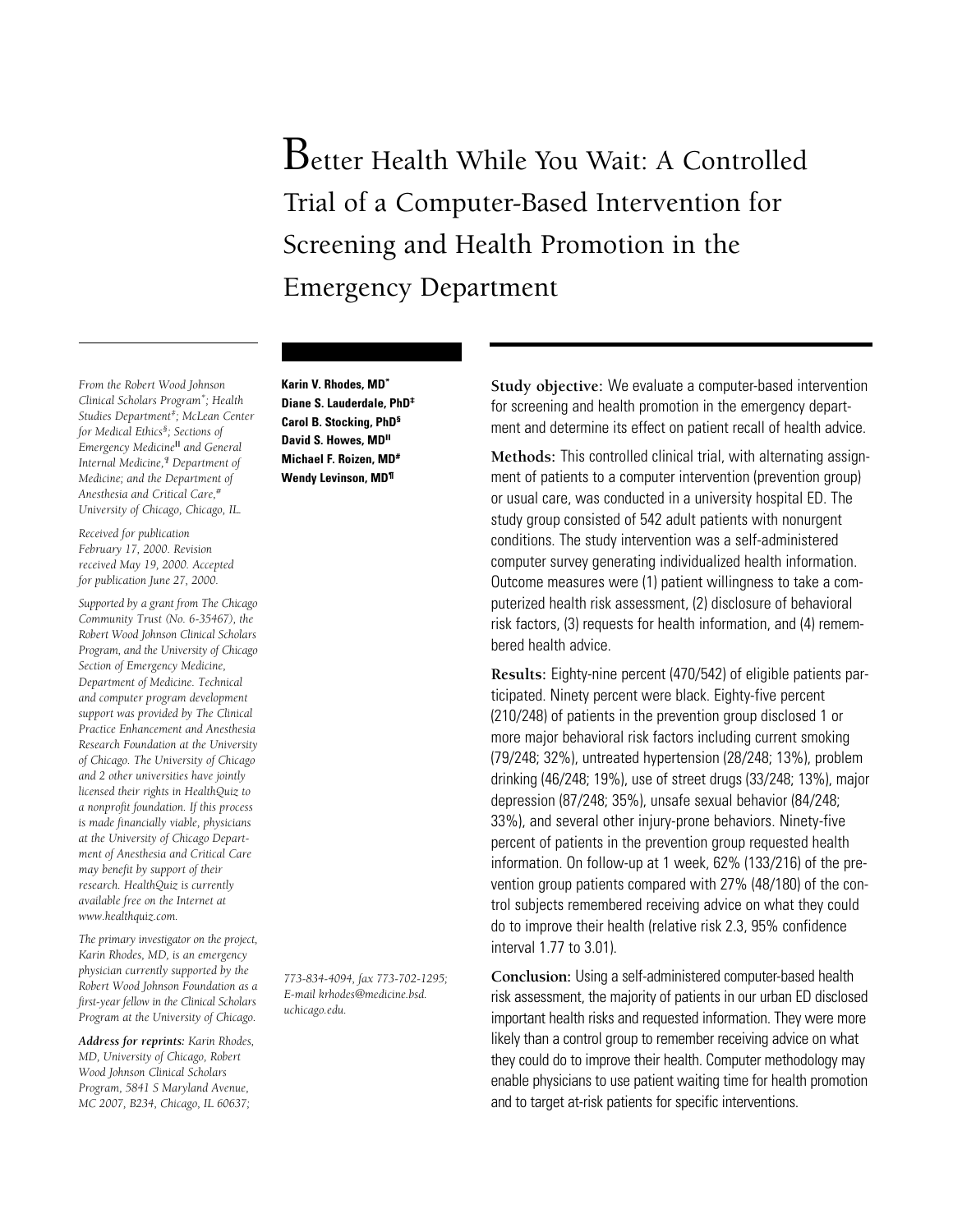[Rhodes KV, Lauderdale DS, Stocking CB, Howes DS, Roizen MF, Levinson W. Better health while you wait: a controlled trial of a computer-based intervention for screening and health promotion in the emergency department. Ann Emerg Med. March 2001;37:284-291.]

## INTRODUCTION

Two common problems in the emergency department are long waiting times and a failure to identify sensitive personal and public health risks. These stem from constraints on provider time. Could patient waiting time, commonly perceived as time wasted, be used as an opportunity for screening and health promotion? We hypothesized that we might be able to address these issues with the use of a selfadministered computer-based program. A review of the literature indicates that patients find computer-based health risk appraisal acceptable and are more likely to answer sensitive questions truthfully on a computer.<sup>1-5</sup> However, there is limited experience with integrating interactive computer systems into clinical practice.<sup>6</sup> We developed such a system, Prevent HealthQuiz, and evaluated its utility for nonurgent patients waiting for care in an urban ED.

The ED may constitute an advantageous venue for reaching out to people with serious health risks. There are approximately 100 million ED patient visits per year in the United States. Many ED patients are without a regular source of care.<sup>7-9</sup> Beyond the need for linkage to primary care and community-based resources, there is evidence that preventive services may be acceptable to ED patients<sup>10,11</sup> and cost-effective, particularly for vulnerable populations.12-14 Most ED patients have acute health care problems but are not critically ill. In the ED setting, these patients are assigned to nonurgent triage categories and often spend a significant amount of time waiting to be seen by the physician. Is this waiting time a potential "teachable moment"?

We wanted to determine whether ED patients were interested in health risk assessment and health promotion. Further, we were interested in its effect on patient recall of health advice. Finally, we sought to assess the practical utility of using patient waiting time for screening and health education in a manner that would not interfere with patient flow in a busy inner-city ED.

## MATERIALS AND METHODS

We conducted a controlled clinical trial of a computerbased health risk assessment in an inner-city university teaching hospital ED with approximately 38,000 adult visits per year, 40% of which are classified as nonurgent. Health care is provided by emergency medicine and internal medicine residents who are supervised by emergency medicine faculty members. Our study focused solely on patients assigned to nonurgent triage categories. We used a quasi-randomized design based on alternating assignment of patients to the intervention (prevention) and usual care (control) groups.

With previously validated questions that had been both clinically and computer tested,  $15-18$  we developed a computer-based assessment of health risks, targeting those that could be modified by behavioral or life-style changes. A pilot phase included cognitive interviewing<sup>19</sup> with a convenience sample of 141 nonurgent ED patients and patient relatives of varying ages and educational backgrounds to ensure content and construct validity. The final form of the prevention HealthQuiz has 145 questions at a fifth-grade reading level covering 8 categories of health-related behaviors and personal health. A complete interview contains answers to approximately 80 to 100 of these questions, because of skips based on age, sex, and previous answers. Twenty-three questions ask about demographic variables or access to care and 30 others either introduce topics or ask whether the patient would like information about a topic. Average response times are 15 minutes for men and 18 minutes for women, who are asked additional cancer and contraceptive-related questions.

After completing the questionnaire, patients receive individualized computer-generated health recommendations and any additional information requested during the questionnaire. For the treating physician, the computer program generates a 1-page summary with the patient's demographic information, major health risks, and referral information.

From July 1998 through January 1999, 4 part-time research assistants recruited eligible patients from the ED waiting room after triage and registration. Study periods were between 10 AM and 10 PM on a convenience selection of weekdays and weekends. Eligible patients were Englishspeaking adults whose condition at triage was nonurgent who had access to a telephone and agreed to a follow-up telephone interview. Patients were excluded if they were in pain, blind, overtly psychotic, or unable to read. Not all eligible patients were enrolled because of limited computer availability. To avoid selection bias, when the computer was available the patient to be recruited was the one who most recently arrived and assigned as nonurgent at triage. After a successful recruitment to the prevention group, the next most recently arrived patient was assigned to the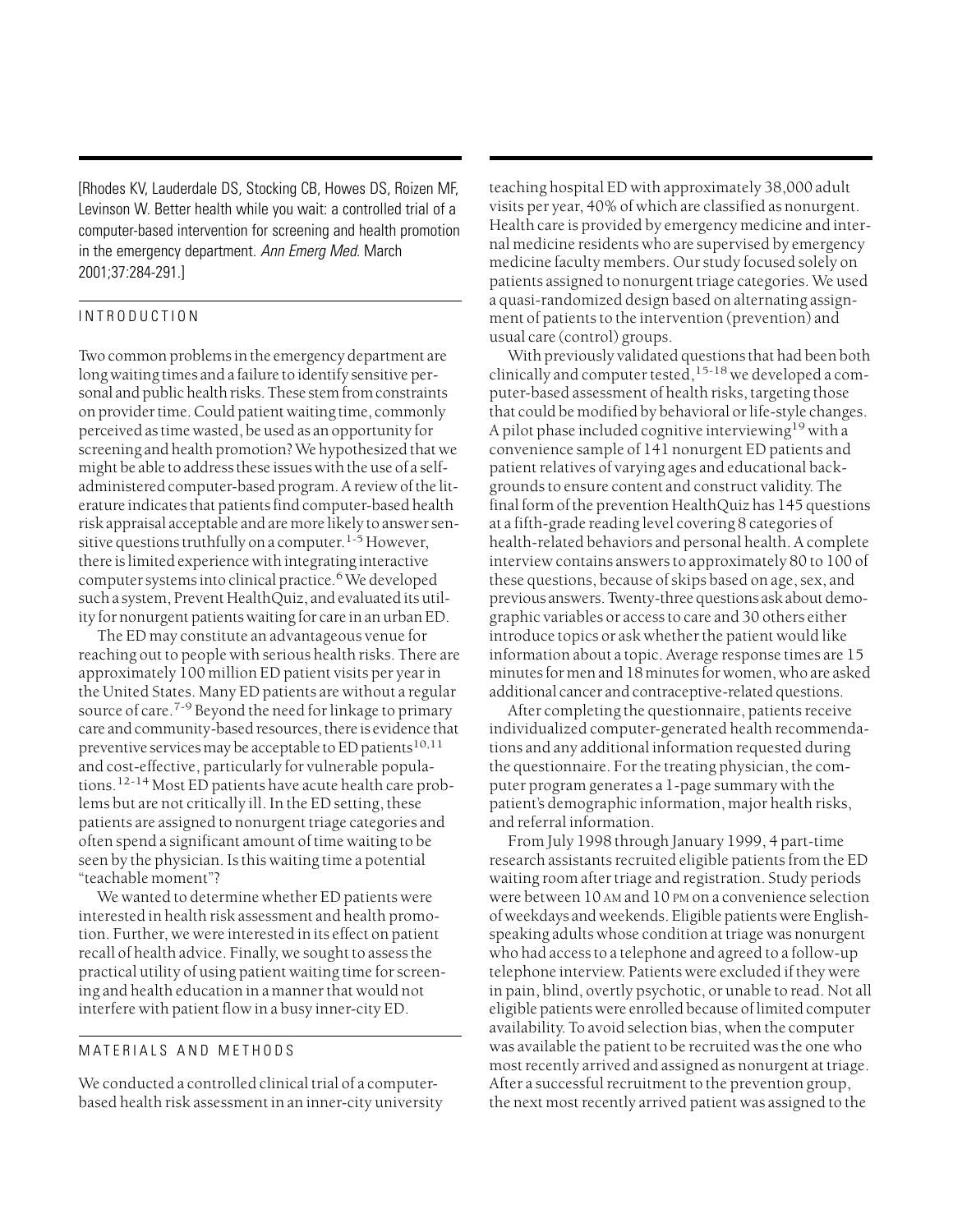control group. Patients gave verbal consent to a scripted introduction that specified that the computer questionnaire asked questions about their health and lifestyle and told them this information would be shared with the treating physician during the current visit. Prevention patients used a touch screen computer and a Web-based questionnaire. This took place in a private setting attached to the ED waiting room. Friends and family were not allowed to be present. We interrupted the questionnaire if the patient was called to the treatment room. All patients were analyzed on the basis of the group in which they were enrolled, regardless of whether they completed the questionnaire. This study complied with the human subjects' protection requirements and was approved by the university's institutional review board.

Study data were collected and entered into an Excel database (Microsoft, Redmond, WA). The research assistants kept a record of all patients who were approached and any reasons for refusal. They noted if patients started but did not complete the computer questionnaire, any need for computer assistance, and recorded all patient comments. The research nurse monitored data collection and coding quality and was available to the research assistants for questions about study procedures. All patients received a follow-up telephone call approximately 1 week after their visit. The research assistant making the telephone call was blinded as to the patient's group assignment. If the patient was not contacted on the first attempt, repeat follow-up was attempted during each subsequent study session up to a maximum of 10 attempts. If necessary, messages were left and there was a number for the patient to call back during working hours.

To evaluate patient interest and risks, we assessed behavioral risk factors and numbers of requests for health information. This information was collected from the prevention group interview database. Information about the patients' reactions to the ED visit was collected during blinded follow-up telephone calls from both groups. The telephone interview asked about visit satisfaction, followup with appointments, suggestions for improvement of ED care, and whether patients remembered being given any advice regarding what they could do to improve their health.

We determined proportions of eligible patients willing to take a computer-based health risk assessment and the proportions assigned to the prevention group who completed the questionnaire. From the data entered by patients taking the computer questionnaire, we looked at the numbers and percentages of behavioral risks and requested health information. We also compared the proportions of

each group remembering being given advice on what they could do to improve their health.  $\chi^2$  Tests were used to compare the groups regarding remembered advice. The magnitudes of effect were calculated as relative risks, with 95% confidence intervals. All data were analyzed by using Stata6 statistical software (release 6.0, 1999; StataCorp, College Station, TX).

### RESULTS

During a 6-month period, the research assistants approached 570 nonurgent patients. Twenty-eight were ineligible because of pain (n=21) or had no access to a telephone (n=7). Four hundred eighty-three (89%) of eligible patients agreed to participate, and 470 of them were enrolled into 1 of the 2 study arms. The remaining 13 patients were called for treatment before being assigned. Two hundred forty-eight patients were assigned to the prevention group and 222 patients were assigned to the control group. The difference in numbers was an artifact of the alternating assignment because each study period

#### **Table 1.**

*Comparison of demographic variables and reasons for visit for control and prevention group patients.\**

|                                              | <b>Study Patients (Total=470)</b>          |                                               |
|----------------------------------------------|--------------------------------------------|-----------------------------------------------|
|                                              | <b>Control Group</b><br>(N=222)<br>No. (%) | <b>Prevention Group</b><br>(N=248)<br>No. (%) |
| <b>Disposition</b>                           |                                            |                                               |
| Discharged home                              | 157 (71)                                   | 191 (77)                                      |
| LWBS                                         | 27 (12)                                    | 20(8)                                         |
| Admitted                                     | 11(5)                                      | 8(3)                                          |
| Disposition not documented                   | 27(12)                                     | 29 (12)                                       |
| Sex                                          |                                            |                                               |
| Men                                          | 70 (32)                                    | 78 (32)                                       |
| Women                                        | 152 (68)                                   | 170 (68)                                      |
| Average age (y)                              | 42                                         | 36                                            |
| $\mathbf{R} \mathbf{acc} \mathbf{e}^\dagger$ |                                            |                                               |
| White                                        | 21(10)                                     | 16(7)                                         |
| Black                                        | 187 (84)                                   | 226 (91)                                      |
| Other                                        | 1(1)                                       | 6(2)                                          |
| Missing data                                 | 13(6)                                      |                                               |
| <b>Reason for visit</b>                      |                                            |                                               |
| Medical                                      | 125 (56)                                   | 124 (50)                                      |
| Injury                                       | 46 (21)                                    | 68 (27)                                       |
| Gynecologic/urinary                          | 32 (14)                                    | 49 (20)                                       |
| Other reasons/missing data                   | 19(9)                                      | 7(3)                                          |

\* Demographic variables and reasons for visit were collected from chart review done during the study period after the ED visit.

<sup>†</sup>For race, missing data were supplemented by patient responses on the computer questionnaire.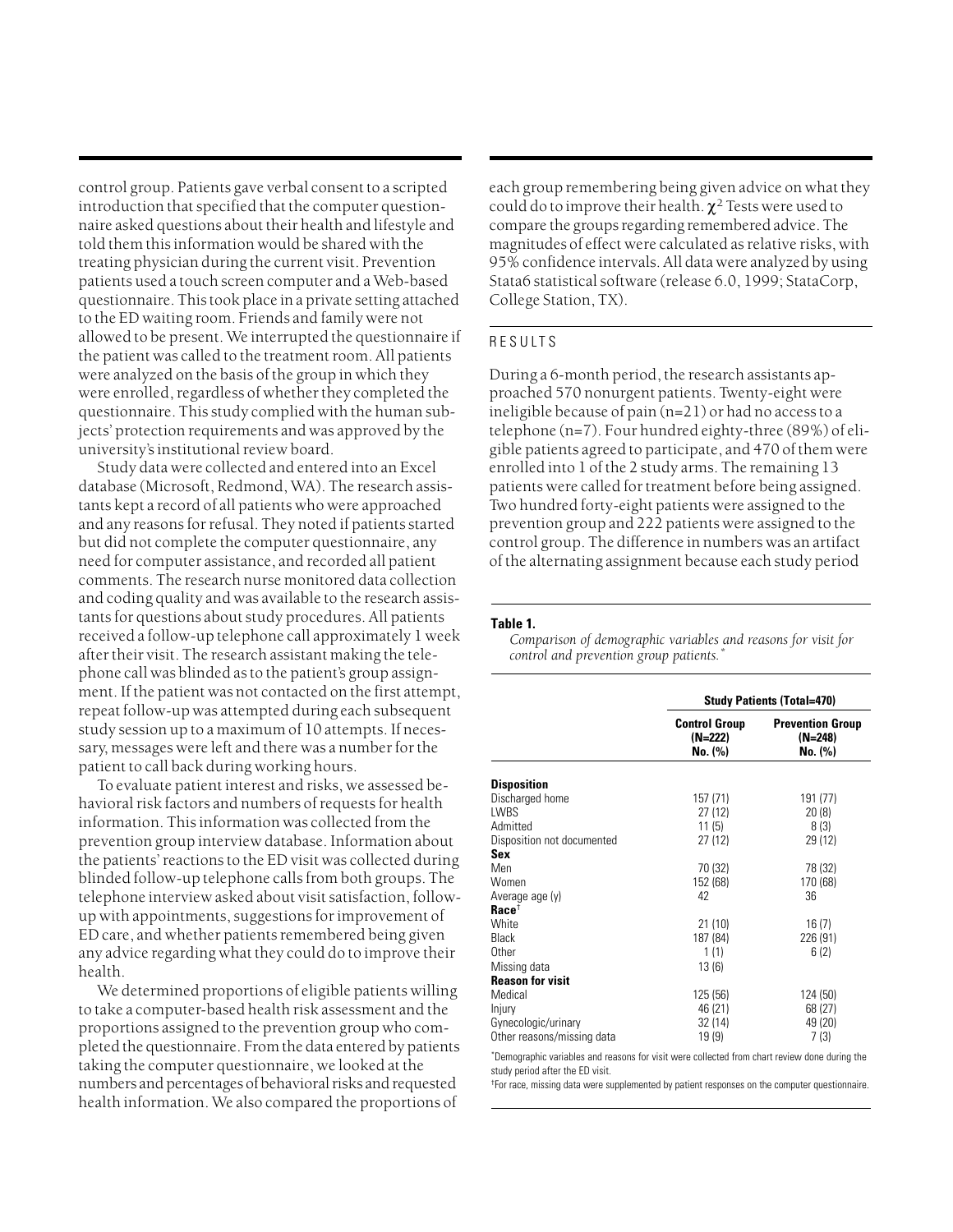began with a prevention group assignment, thus approximately half of the sessions resulted in 1 more prevention than control patient. A total of 232 patients (94%) of those assigned to the prevention group completed the questionnaire before being called to the treatment room (Figure).

Our study population reflected the composition of our nonurgent ED patients who are urban and predominantly black women. The control patients were similar to the prevention patients (Table 1). There were no significant differences in race or sex. The control group was on average 6 years older and 6% more likely to have a medical than an injury-related reason for visit. Both groups had the same proportion of gynecologic-urinary complaints. During study periods, the rate of all ED patients leaving without being seen (LWBS) by a physician ranged from 3% to 20% with an average of 8% for all levels of severity; this is much higher for nonurgent patients who were the subjects of this study. Rates of LWBS were 12% for control and 8% for prevention patients. Of note, 4% of our nonurgent study patients were admitted. Additional demographic characteristics were collected as part of the computer questionnaire for the prevention group only (Table 2). An evaluation of access to care variables in this group found that 29% were privately insured, 54% were covered by Medicaid or Medicare, and 12% had no health insurance; 27% had no usual source of care outside the ED.

Eighty-five percent (210/248) of patients in the ED prevention group disclosed 1 or major behavioral risk factors including current smoking (32%), untreated hypertension (13%), problem drinking (19%), use of street drugs (13%), major depression (35%), and unsafe sexual behavior (32%) (Table 3). Other injury-prone behaviors included driving within 4 hours of having 2 or more drinks (11%), inconsistent use of seat belts (40%), not having a smoke detector that has been checked in the past year (17%), a history of witnessing knife or gun violence (31% of men, 18% of women), and having a hand-



#### **Figure.**

*Study flow diagram.*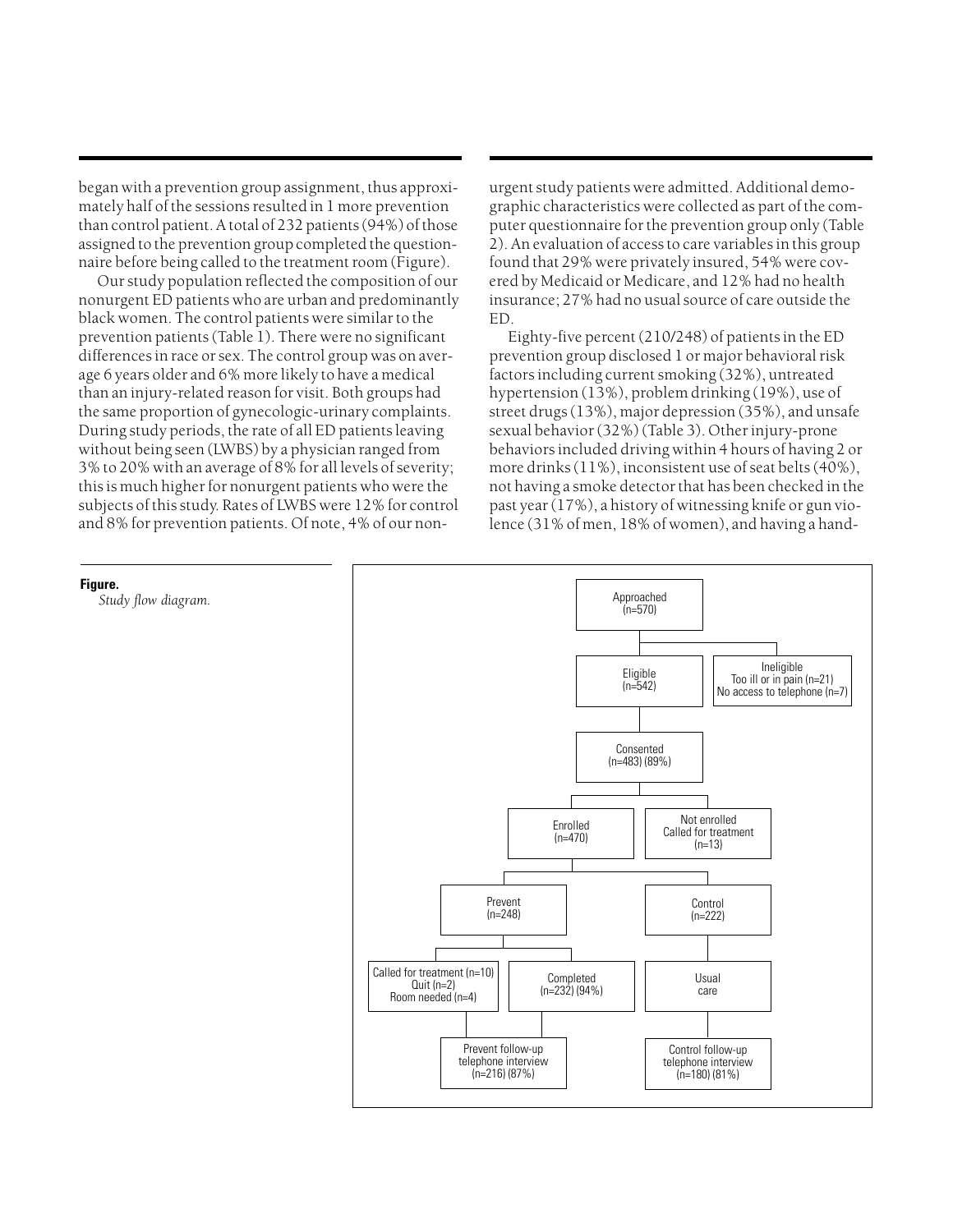gun at home or in the car (21% of men, 6% of women). Of importance, the large majority (95%) of patients who completed the computer questionnaire elected to receive additional information about specific health topics (Table 4).

We were able to contact 396 of the 470 study patients for a follow-up telephone interview, including 180 (81%) of 222 control patients and 216 (87%) of 248 in the prevention group. In the follow-up interviews, 62% (133/216) of prevention group patients contacted, compared with 27% (48/180) of the control patients, reported having received advice on what they could do to improve their health (relative risk 2.3, 95% confidence interval 1.77 to 3.01) Although patient comments about the prevention questionnaire were overwhelmingly positive, there was no difference in overall visit satisfaction (mean rating 1.7 on a 1-to-3 scale, with 1 being "very satisfied") or having

#### **Table 2.**

*Additional demographic and access to care variables for patients who took computer questionnaire.\**

| <b>Variable</b>                                   | $\frac{0}{0}$  |
|---------------------------------------------------|----------------|
|                                                   |                |
| <b>Education</b>                                  |                |
| <high school<="" td=""><td>21</td></high>         | 21             |
| Trade school                                      | 7              |
| High school diploma                               | 38             |
| College degree<br>Graduate school                 | 27<br>5        |
|                                                   | $\overline{2}$ |
| Doctorate/professional school<br><b>Insurance</b> |                |
| Medicaid                                          | 37             |
| Medicare                                          | 17             |
| Private                                           | 29             |
| Self-pay                                          | 12             |
| Student health/worker compensation                | 5              |
| <b>Marital status</b>                             |                |
| Married                                           | 19             |
| Single                                            | 60             |
| Divorced/separated                                | 17             |
| Widowed                                           | 4              |
| <b>Usual source of care</b>                       |                |
| FD.                                               | 17             |
| None                                              | 10             |
| Health maintenance organization                   | 10             |
| Hospital clinic                                   | 31             |
| Neighborhood clinic                               | 18             |
| Primary physician office                          | 14             |
| <b>Duration of symptoms prompting ED visit</b>    |                |
| $<1$ d                                            | 21             |
| $<$ 1 wk but $>$ 1 d                              | 44             |
| $<$ 1 mo but $>$ 1 wk                             | 22             |
| $<$ 1 y but $>$ 1 mo                              | 7              |
| >1 y                                              | 6              |
| $\cdots$                                          |                |

\* Other demographic data for prevention group only (N=248) (data from computer questionnaire).

called a referral number (mean, 50%) 1 week after the ED visit.

## DISCUSSION

We found it feasible to use computer survey technology for risk factor screening and health promotion in the acute care setting. ED patients were very accepting of this technology and interested in using their waiting time as an opportunity to receive health information. Of importance, patients receiving the computer intervention were more likely than the control group to remember being given health advice 1 week after the ED visit.

#### **Table 3.**

*Behavioral risk factors disclosed on computer questionnaire.*

| <b>Topics and Definitions of Risk Factors</b>                                                                                                                                                                                                                                                                                   | <b>Patients</b><br><b>Disclosina</b><br><b>Risks on the</b><br><b>Computer</b><br>Questionnaire*<br>$(N=248)$<br>No. (%) |
|---------------------------------------------------------------------------------------------------------------------------------------------------------------------------------------------------------------------------------------------------------------------------------------------------------------------------------|--------------------------------------------------------------------------------------------------------------------------|
| Overall disclosure of at least 1 behavioral risk factor*                                                                                                                                                                                                                                                                        | 210 (85)                                                                                                                 |
| Use of street drugs <sup>†</sup>                                                                                                                                                                                                                                                                                                | 33(13)                                                                                                                   |
| Use of street drugs in last 4 weeks                                                                                                                                                                                                                                                                                             | 29 (12)                                                                                                                  |
| History of intravenous drug use                                                                                                                                                                                                                                                                                                 | 7(3)                                                                                                                     |
| Problem drinking <sup>†</sup>                                                                                                                                                                                                                                                                                                   | 46 (19)                                                                                                                  |
| Sometimes >4 drinks/d and drinking at least 3 times/wk (or)                                                                                                                                                                                                                                                                     | 36(15)                                                                                                                   |
| At least 1 positive response to CAGE (test for alcoholism)                                                                                                                                                                                                                                                                      | 40(16)                                                                                                                   |
| Cardiovascular behavioral risks <sup>t</sup>                                                                                                                                                                                                                                                                                    | 92(37)                                                                                                                   |
| Smokes cigarettes                                                                                                                                                                                                                                                                                                               | 79 (32)                                                                                                                  |
| History of hypertension and not taking blood pressure medication                                                                                                                                                                                                                                                                | 28 (13)                                                                                                                  |
| Major depression <sup>†</sup>                                                                                                                                                                                                                                                                                                   | 87 (35)                                                                                                                  |
| Depressed > 2 wk in row in past 12 months                                                                                                                                                                                                                                                                                       | 79 (33)                                                                                                                  |
| Suicidal ideation in last 12 mo                                                                                                                                                                                                                                                                                                 | 33(13)                                                                                                                   |
| High-risk sexual behavior <sup>t</sup>                                                                                                                                                                                                                                                                                          | 84 (33)                                                                                                                  |
| Nonuse of condoms and at least 1 of the following:                                                                                                                                                                                                                                                                              | 137 (55)                                                                                                                 |
| History of sexually transmitted disease in past 5 y                                                                                                                                                                                                                                                                             | 58 (23)                                                                                                                  |
| Partner with sexually transmitted disease in past year                                                                                                                                                                                                                                                                          | 31(13)                                                                                                                   |
| >1 sexual partner in past year                                                                                                                                                                                                                                                                                                  | 47 (19)                                                                                                                  |
| History of or sexual exposure to prostitution                                                                                                                                                                                                                                                                                   | 11(5)                                                                                                                    |
| Other injury-prone behaviors <sup>+</sup>                                                                                                                                                                                                                                                                                       | 155 (62)                                                                                                                 |
| Driving within 4 h of drinking $\geq$ alcoholic drinks                                                                                                                                                                                                                                                                          | 26(11)                                                                                                                   |
| Does not always use seat belt                                                                                                                                                                                                                                                                                                   | 100(40)                                                                                                                  |
| Does not have/has not checked smoke detector in past year                                                                                                                                                                                                                                                                       | 42 (17)                                                                                                                  |
| Has handgun in home or car                                                                                                                                                                                                                                                                                                      | 28 (11)                                                                                                                  |
| History of witnessing or participating in knife/gun violence                                                                                                                                                                                                                                                                    | 54 (22)                                                                                                                  |
| *A disclosure was defined as a response of "Yes" to the question but also included "Not sure"<br>the contract of the contract of the contract of the contract of the contract of the contract of the contract of the contract of the contract of the contract of the contract of the contract of the contract of the contract o |                                                                                                                          |

responses only in the areas of patient disclosure of suicidal ideation and "No" to questions about taking medication for hypertension or having a smoke detector that has been checked by someone in the past year. † Summaries.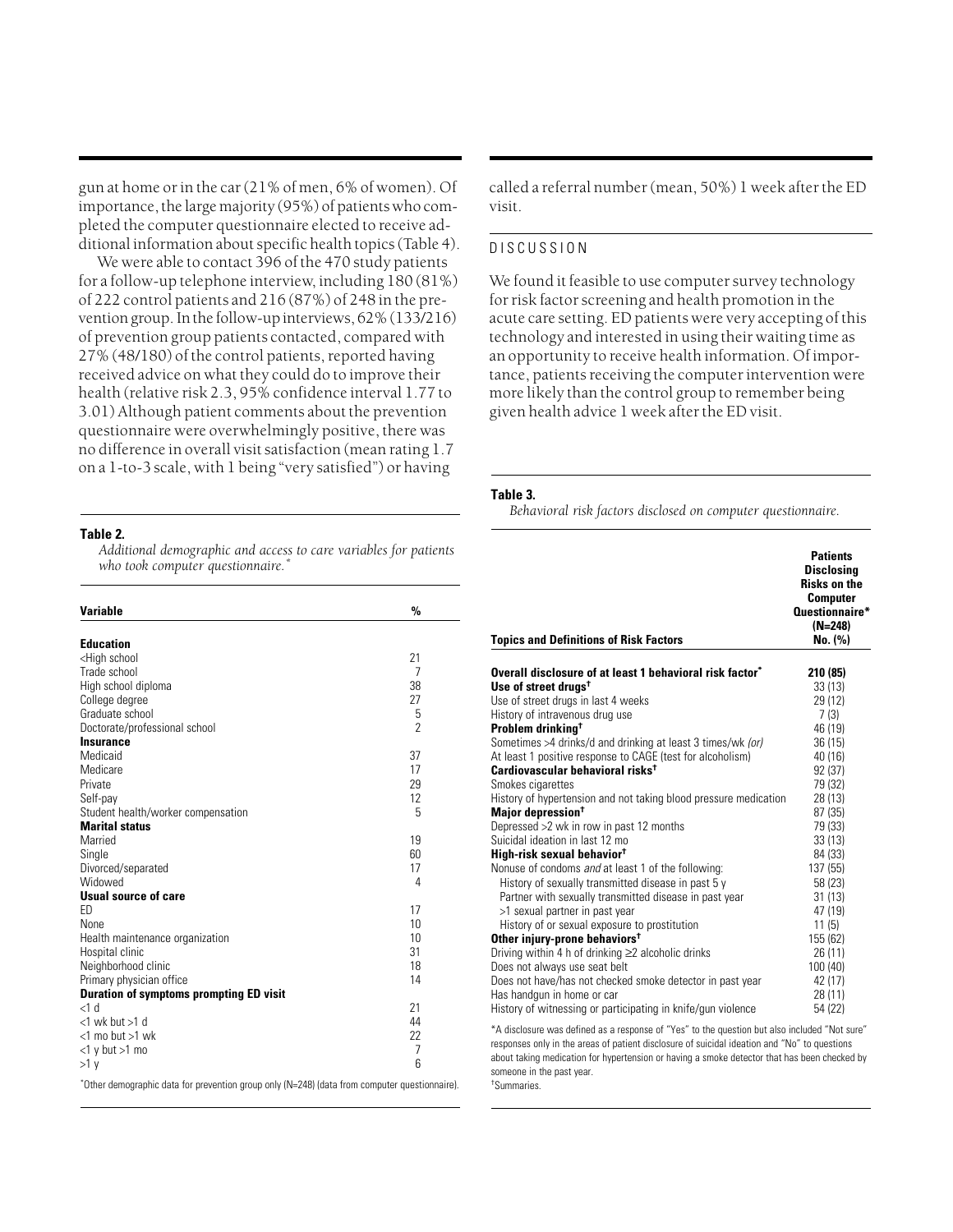The US Preventive Services Task Force and Centers for Disease Control and Prevention have recommended that all physicians take advantage of acute care visits to provide screening and counseling for selected health risk behaviors.20,21 Meeting this standard is difficult given current market constraints that require physicians to give more service in less time with less staff support. Increased emphasis on information technology may help physicians to manage the competing priorities of medical care. A recent systematic review of the major studies of computer-based clinical decision support systems for medical providers found them to be effective in enhancing preventive care.<sup>22</sup> A 1999 review of computer-based interactive health systems found them to be efficacious for delivering behavioral counseling, both as stand-alone interventions or as adjuncts to physician counseling.<sup>23</sup> Another review of survey methodology found computer-based technology improved the accuracy of data collection for survey

**Table 4.** 

*Requests for specific health information for self or others.\**

| <b>Topics on Which</b><br><b>ED Patients Requested</b><br><b>Health Information</b> | <b>Respondents</b><br><b>Answering "Yes"</b><br><b>When Asked If</b><br>They Would Like<br>Information <sup>+</sup><br>No. (%) |
|-------------------------------------------------------------------------------------|--------------------------------------------------------------------------------------------------------------------------------|
| How to:                                                                             |                                                                                                                                |
| Exercise for health                                                                 | 194/243 (80)                                                                                                                   |
| Prevent or control high cholesterol                                                 | 160/243 (66)                                                                                                                   |
| Control high blood pressure and prevent stroke                                      | 171/243 (70)                                                                                                                   |
| Lower chances of having a heart attack                                              | 192/243 (79)                                                                                                                   |
| Learn cardiopulmonary resuscitation<br>(asked if no previous course)                | 135/153 (88)                                                                                                                   |
| Get help for a drug problem <sup>*</sup>                                            | 95/232 (41)                                                                                                                    |
| Get help for depression <sup>*</sup>                                                | 122/242 (50)                                                                                                                   |
| Avoid unwanted pregnancies (asked of women <50 y<br>and no surgical sterilization)  | 25/84 (30)                                                                                                                     |
| Lower uterine and cervical cancer risks                                             | 119/153 (78)                                                                                                                   |
| Detect breast cancer at early stage                                                 | 124/165 (75)                                                                                                                   |
| Quit smoking <sup>*</sup>                                                           | 121/240 (50)                                                                                                                   |
| Get help for a drinking problem <sup>*</sup>                                        | 54/240 (22)                                                                                                                    |
| Prevent sexually transmitted disease <sup>*</sup>                                   | 102/232 (44)                                                                                                                   |
| Prevent or be tested for HIV/AIDS*                                                  | 105/232 (45)                                                                                                                   |
| Overall no. of patients requesting health information                               | 235/248 (95)                                                                                                                   |
| on 1 or more topics                                                                 |                                                                                                                                |

\* For these topics, patients were asked whether they would like information for themselves or for someone else. The format of the question was designed to permit nondisclosure of personal risks while asking for information about the topic.

<sup>†</sup>The percentage of requests on each individual topic is calculated only for patients who were asked the question. Because of branches and skips and partial completion of some questionnaires, the denominator for people answering a question varies.

research.<sup>24</sup> However, to our knowledge there are no reports evaluating the effectiveness of combining computer-based screening with interactive patient health education in an acute care setting. The fact that 95% of nonurgent ED patients taking a computer questionnaire requested health information lends support for the use of computer-based technology for screening and health promotion as an adjunct to usual acute care.

The printed health information generated by the computer program was well received by patients. It gave them something to read while in the department and to take home for review. In fact, requests for health information frequently exceeded the number of patients disclosing personal risks for that topic. We believe these increased requests represented a desire to pass on health information to friends or family members. As evidence for this, only 32% of patients said they were current smokers, but an additional 20% lived with a smoker, and 50% of the patients said they would like to get information for themselves or someone else on how to quit smoking. This would make a strong case for the extension of the potential health benefits beyond the individual patient receiving care. On the other hand, it may also represent undisclosed health risks in our patients.

Other investigations set in the ED environment have revealed significant numbers of patients with serious personal and public health risks.<sup>25-28</sup> Some of these behaviors have been found to be strongly related cofactors and independent predictors of poor health and adverse social outcomes.<sup>29</sup> For example, a single alcohol-related ED visit was found to be predictive of future arrest for alcoholimpaired driving, future ED visits for suicidal behavior or domestic violence, and increased 5-year mortality.<sup>30</sup> Although screening and intervention for health risk factors have not been standard practice in the ED setting,  $31$ emergency physicians have recently started to quantify these risks and explore potential interventions with some positive results.<sup>32,33</sup>

Compared with a control group, patients in our study who took the computer-based questionnaire had increased recall of having received advice about what they could do to improve their health. What factors led to this increase? One possibility is that the printed computergenerated health recommendations by themselves had an impact or perhaps patients were remembering physician reinforcement of those health recommendations, although we rarely found documentation of such counseling. Another hypothesis is that taking the health questionnaire had the effect of activating the patient in the waiting room and this resulted in enhanced physician/patient commu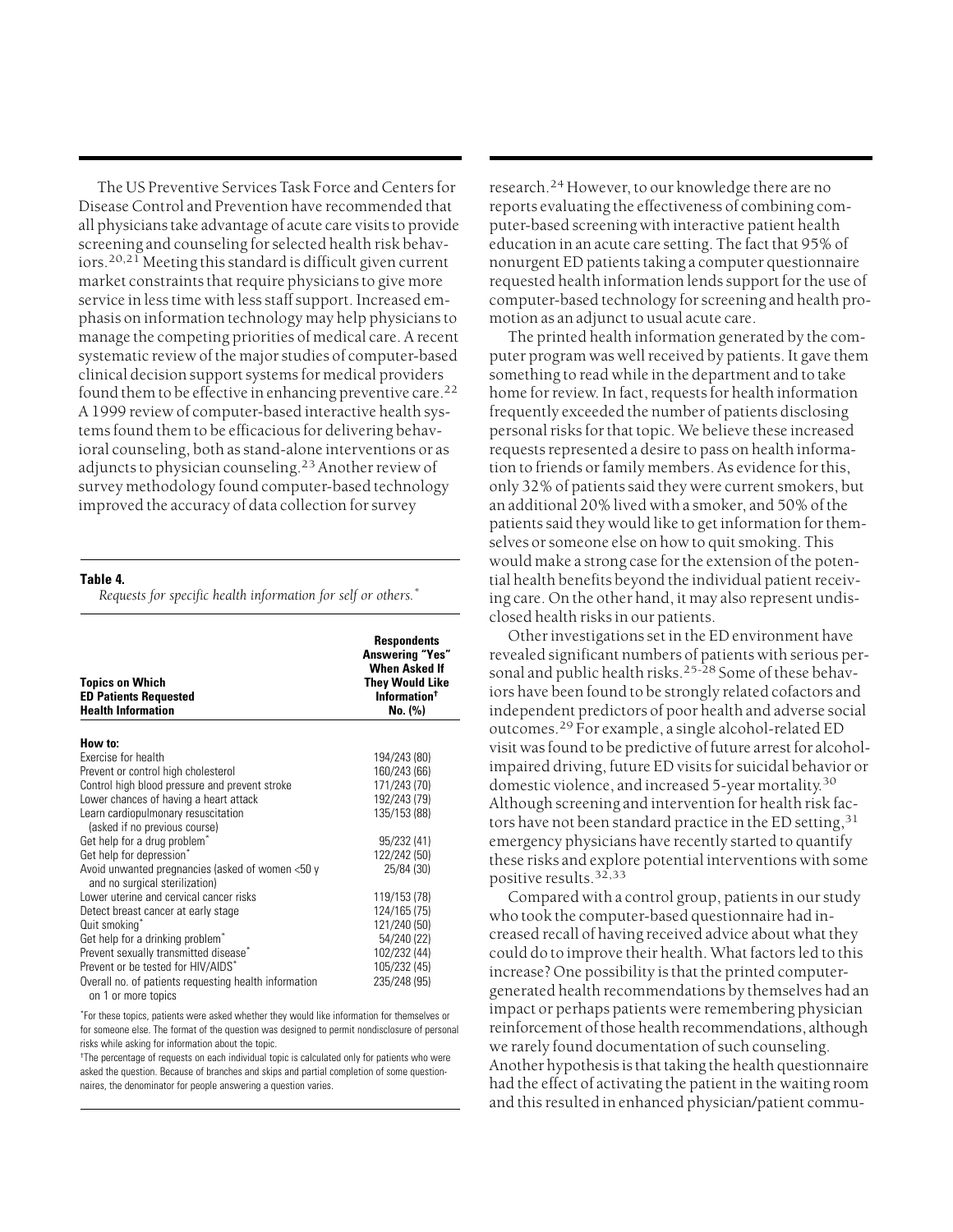nication. This would be analogous to work by Kaplan et al<sup>34</sup> and Greenfield et al,  $35$  who demonstrated that diabetic patients prepared in the waiting room before a visit with their physician had improved blood glucose control. Our study design did not allow for direct exploration of mechanisms that contribute to motivating behavioral change.

There has been speculation as to whether the ED visit is really an opportunity for prevention, or just a chaotic and confusing time for the patient and family. Recent ED evidence suggests that preventive interventions directly related to the reason for visit can be effective. Parents trained about suicide risks during an ED visit for an adolescent behavior problem were 4 times more likely to take steps to limit their child's access to guns and prescription drugs than parents without the training.<sup>36</sup> Our data suggest that the ED setting is conducive to providing a teachable moment for preventive health messages, regardless of whether those messages are related to the reason for visit.

The generalizability of our results may be diminished in that our study took place in a single urban university hospital ED with a predominantly black patient population who were experiencing significant waiting times before being seen by a physician. In addition, when we alternately assigned patients by order of arrival to either the control or the prevention groups, we were randomizing by queue as opposed to a true random selection technique. Although we did not believe this would lead to a systematic selection bias, this process probably resulted in a younger population in the prevention group than in the control group. Regarding the age difference, we hypothesize that older patients were called back for treatment sooner and were therefore less likely to be waiting when the computer resources were available. Therefore, our assumption that the control group had approximately the same proportion of behavioral health risks as the intervention group may not be accurate. Finally, although we report an increase in remembered health advice, we did not, and could not, examine actual behavioral change. Although the intuition is that remembering health advice would be an important first step, this study was not designed to evaluate whether advice was related to behavioral change.

In summary, we explored the use of information technology as a method of using patient waiting time for screening and health promotion. In our study, computer health risk assessment was acceptable to patients and resulted in the majority of patients disclosing important behavioral health risks and requesting health information. Compared with a control group, the intervention group was more likely to remember receiving health advice. Computer-based interactive technology may enable EDs

and other clinical settings with significant amounts of patient waiting time to use that time for health promotion and to help identify patients who might benefit from more specific interventions.

We acknowledge the contributions of James Walter, MD, Linda Druelinger, MD, Jon Olsen, MD, Robert Mulliken, MD, Jack Iwashyna, Richard Kim, Lance Becker, MD, Terry VandenHoek, MD, Annette Miller, RN, Sue French, RN, David Mingay, PhD, and Dexter Voisin, PhD. In addition, John Bailar, MD, Marshall Chin, MD, and Nicholas Christakis, MD, PhD, provided valuable editorial advice.

### **REFERENCES**

1. Tourangeau R, Smith TW. Asking sensitive questions: the impact of data collection mode, question format, and question context. Public Opinion Quarterly. 1996;60:274-304.

2. Ellis LBM, Joo HY, Gross CR. Use of computer-based health risk appraisal by older adults. J Fam Pract. 1991;33:390-394.

3. Roizen MF, Coalson D, Hayward RSA, et al. Can patients use an automated questionnaire to define their current health status? Med Care. 1992;30:MS74-MS84.

4. Locke SE, Kowaloff HB, Hoff RG, et al. Computer-based interview for screening blood donors for risk of HIV transmission. JAMA. 1992;268:1301-1305.

5. Robinson R, West R. A comparison of computer and questionnaire methods of history-taking in a genito-urinary clinic. Psychol Health. 1992;6:77-84.

6. Gustafson DH, Hawkins R, Boberg E, et al. Impact of a computer-based health information/support system. Am J Prev Med. 1999;16:1-9.

7. Baker DW, Stevens CD, Brook RH. Regular source of ambulatory care and medical care utilization by patients presenting to a public hospital emergency department. JAMA. 1994;271:1909-1912.

8. Young GP, Wagner MB, Kellermann AL, et al. Ambulatory visits to hospital emergency departments, patterns and reasons for use. JAMA. 1996;276:460-465.

9. O'Brian GM, Stein MD, Zierler S, et al. Use of the ED as a regular source of care: associated factors beyond lack of health insurance. Ann Emerg Med. 1997;30:286-29.

10. Rodrigues RM, Kreider WJ, Baraff LJ. Need and desire for preventive care measures in emergency department patients. Ann Emerg Med. 1995;26:615-620.

11. Strange KC, Flocke SA, Goodwin MA. Opportunistic preventive services delivery: are there time limitations and patient satisfaction barriers? J Fam Pract. 1998;47:202-208

12. Stack SJ, Martin DR, Plouffe JF. An emergency department-based pneumococcal vaccination program could save money and lives. Ann Emerg Med. 1999;33:299-303.

13. Ernst AA, Romolo R, Nick T. Emergency department screening for syphilis in pregnant women without prenatal care. Ann Emerg Med 1993;22:781-785.

14. Mandelblatt JS, Freeman H, Winczewski D, et al. The costs and effects of cervical and breast cancer screening in a public hospital emergency room. Am J Public Health. 1997;87:1182- 1189.

15. Lutner RE, Roizen MF, Stocking CB, et al. The automated interview versus the personal interview: do patient responses to preoperative health questions differ? Anesthesiology. 1991;75:394-400.

16. Hayward RSA, Smittner JP, Meyer P, et al. Computer versus interview administered preventive care questionnaire: does survey medium affect patient response reliability? In: Report from the Clinical Practice Enhancement Project, Prevention Practice Project-Reliability. Hamilton, Ontario: McMaster University; 1996.

17. Warshaw C, Ganley AL, Salber PR. Improving the Health Care Response to Domestic Violence: a Resource Manual for Health Care Providers. 2nd ed. San Francisco, CA: The Family Violence Prevention Fund; 1996.

18. Feldhaus KM, Koziol-McLain J, Amsbury HL, et al. Accuracy of 3 brief screening questions for detecting partner violence in the emergency department. JAMA. 1997;277:1357-61.

19. Jobe JB, Mingay DJ. Cognitive research improves questionnaires. Am J Public Health. 1989;79:1053-1055.